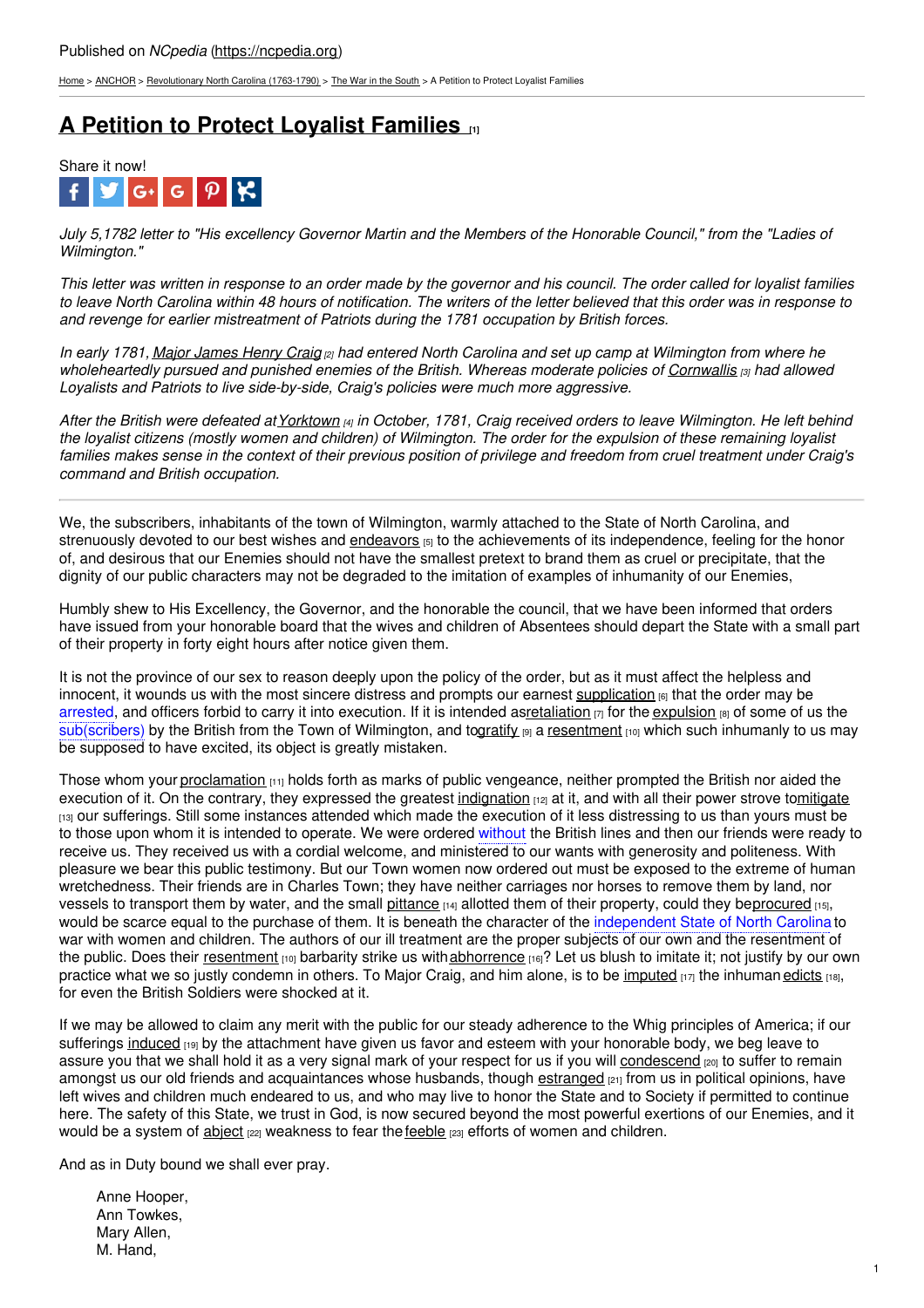Sarah Nash, S. Wilkings, Mary Nash, M. Lord, Mary Moore, Isabella Read, E. Nash, Sally Read, Sarah Moore, Mary Granger, M. Loyd, Jane Ward, Catharine Young, Hannah Ward, M. Brayton, Kitty Ward, E. Wilkings

#### **References:**

Rosenberg, Chaim M. "James Henry Craig: the Pocket Hercules,"*Journal of the American Revolution*, October 30, 2017. <https://allthingsliberty.com/2017/10/james-henry-craig-pocket-hercules/> [2] (accessed July 25, 2018).

#### **User Tags:**

American [Revolution](https://ncpedia.org/category/user-tags/american) [24] [history](https://ncpedia.org/category/user-tags/history) [25] [Loyalists](https://ncpedia.org/category/user-tags/loyalists) [26] North [Carolina](https://ncpedia.org/category/user-tags/north-carolina-5) [27] **North [Carolina](https://ncpedia.org/category/user-tags/north-carolina-6) History [28]** [Page](https://ncpedia.org/category/user-tags/page) [29] [Students](https://ncpedia.org/category/user-tags/students) [30] [Teachers](https://ncpedia.org/category/user-tags/teachers) [31] **[Wilmington](https://ncpedia.org/category/user-tags/wilmington)** [32] WOMEN<sub>[33]</sub> Creative Commons [BY-NC-SA](https://ncpedia.org/category/user-tags/creative-commons) [34] **From:** LEARN NC North Carolina History: A Digital [Textbook](https://ncpedia.org/category/entry-source/learn-nc)[35] **Copyright Date:** 2009 **People:**

- [Alexander](https://ncpedia.org/martin-alexander-research-branch-nc) Martin [36]
- Major [James](https://allthingsliberty.com/2017/10/james-henry-craig-pocket-hercules/) Henry Craig [2]

### **Related Topics:**

## **The Siege of [Yorktown](https://encyclopediavirginia.org/entries/tucker-st-george-1752-1827/) [37]**

**Primary Sources:**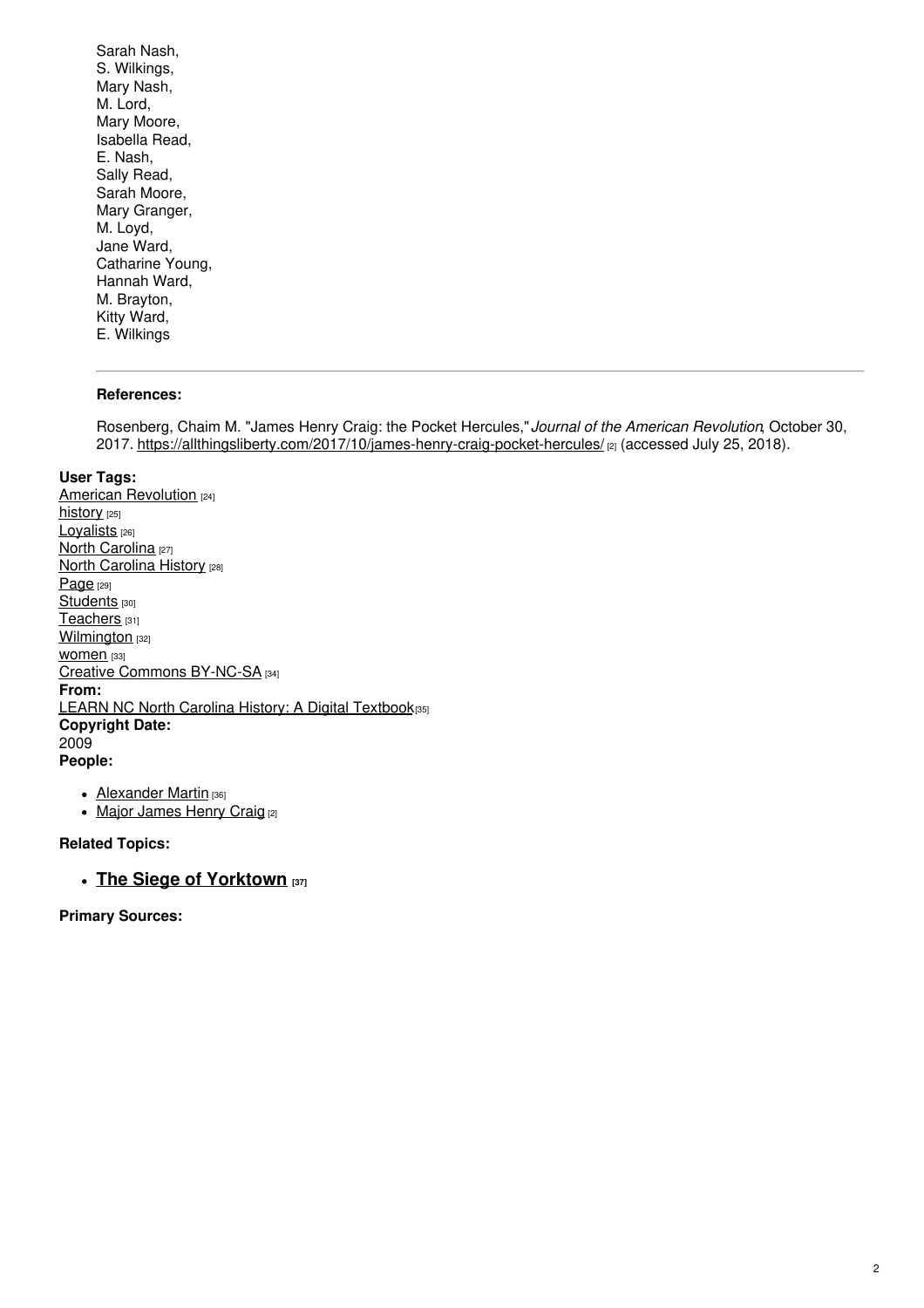With Subceriber, Introdu warmly allached to the state ly devoted by he dequity of our publich dates of examples Um La Va Han Ear being in  $, y$ 1 Summer is a Children of absente to hannes hart allow pro, rolic quan them. It were decatorian the police Anduns must affect the hitals for your acent most finish distrife & prompt our ca. il the at the nder may be anoted the of it into executions. for the expectación the 8British from the it wentimed which de interiored to have excelled, the oby molation. There when your producer alson hold ter of publick vergeamed necker prosente Butil order nor aided the execution of it.  $42$ [38]

A petition to protect families of Loyalists (from Governor Alexander Martin's correspondence papers)

**Artifacts:**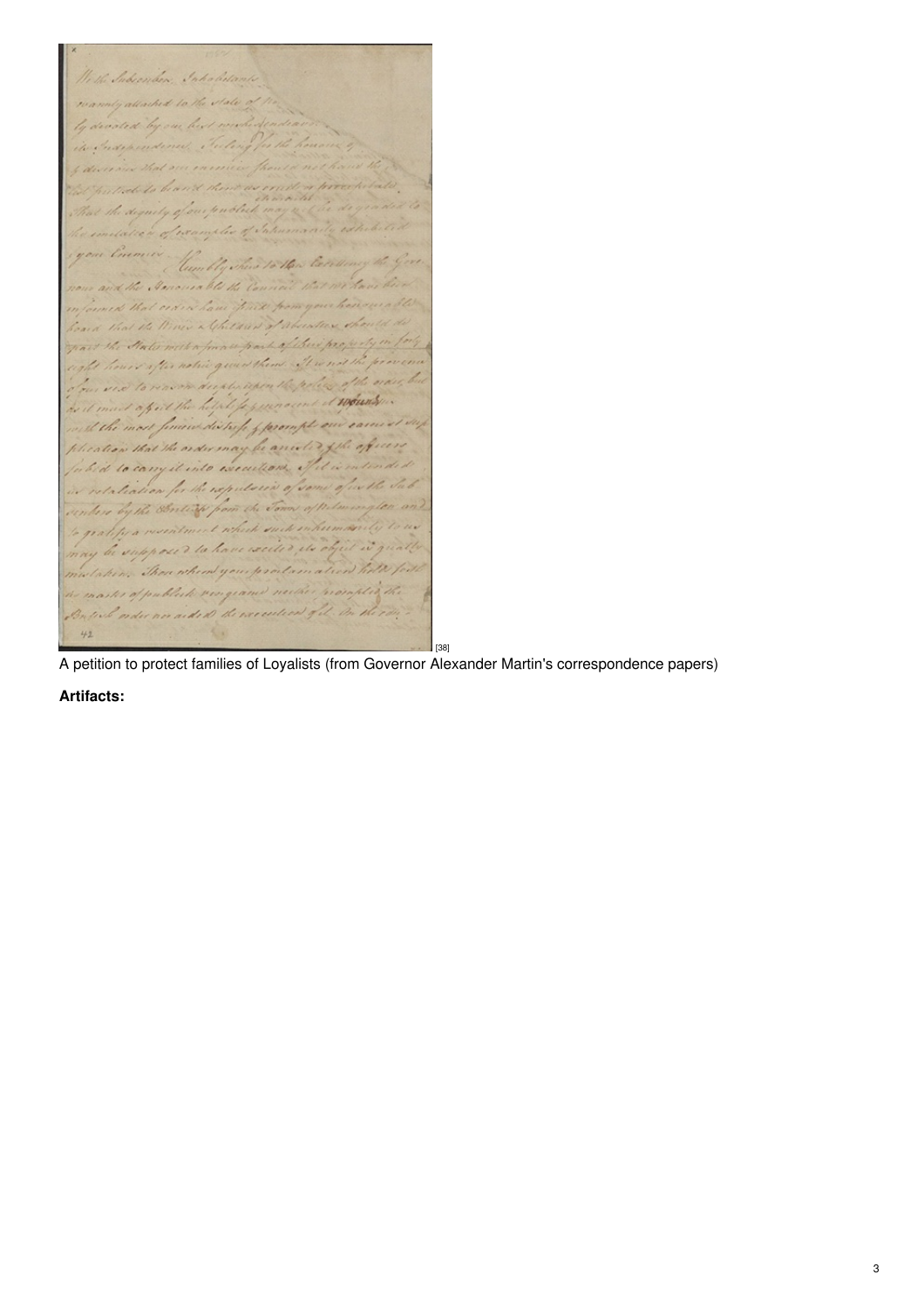

1781 Map of the Cape Fear River and the Towns of Brunswick and Wilmington

3 January 2018

**Source URL:** https://ncpedia.org/anchor/petition-protect-loyalist

#### **Lin k s**

- [1] https://ncpedia.org/anchor/petition-protect-loyalist
- [2] https://allthingsliberty.com/2017/10/james-henry-craig-pocket-hercules/
- [3] http://www.ouramericanrevolution.org/index.cfm/people/view/pp0024
- [4] https://www.britannica.com/event/Siege-of-Yorktown
- [5] https://ncpedia.org/glossary/endeavors
- [6] https://ncpedia.org/glossary/supplication
- [7] https://ncpedia.org/glossary/retaliation
- [8] https://ncpedia.org/glossary/expulsion
- [9] https://ncpedia.org/glossary/gratify
- [10] https://ncpedia.org/glossary/resentment
- [11] https://ncpedia.org/glossary/proclamation
- [12] https://ncpedia.org/glossary/indignation
- [13] https://ncpedia.org/glossary/mitigate
- [14] https://ncpedia.org/glossary/pittance
- [15] https://ncpedia.org/glossary/procure [16] https://ncpedia.org/glossary/abhorrence
- [17] https://ncpedia.org/glossary/impute
- [18] https://ncpedia.org/glossary/edict
- [19] https://ncpedia.org/glossary/induce
- [20] https://ncpedia.org/glossary/condescend
- [21] https://ncpedia.org/glossary/estrange
- [22] https://ncpedia.org/glossary/abject

[ 3 9 ]